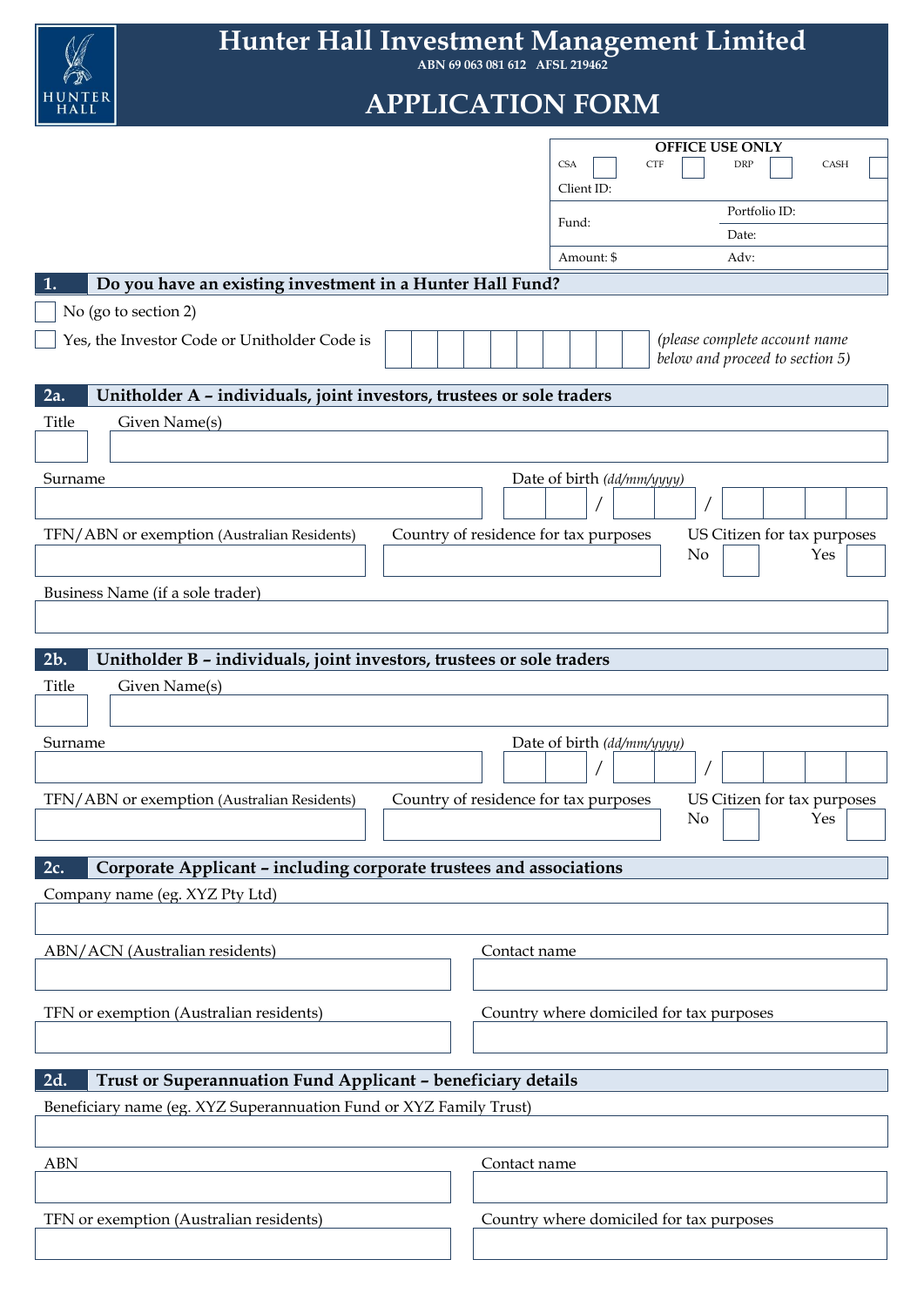| <b>Contact Details</b><br>3.                    |                                                                          |                    |                                                                   |
|-------------------------------------------------|--------------------------------------------------------------------------|--------------------|-------------------------------------------------------------------|
| Email address                                   |                                                                          |                    |                                                                   |
| Telephone (during business hours)               |                                                                          | Telephone (mobile) |                                                                   |
|                                                 |                                                                          |                    |                                                                   |
| 4a.                                             | <b>Residential Address (mandatory)</b>                                   |                    |                                                                   |
| Street                                          |                                                                          |                    |                                                                   |
| Suburb                                          |                                                                          | State              | Post Code/Zip Code                                                |
|                                                 |                                                                          |                    |                                                                   |
| Country                                         |                                                                          |                    |                                                                   |
|                                                 |                                                                          |                    |                                                                   |
| <b>Postal Address</b><br>4b.                    |                                                                          |                    |                                                                   |
| Same as residential address<br>Street           |                                                                          |                    |                                                                   |
|                                                 |                                                                          |                    |                                                                   |
| Suburb                                          |                                                                          | State              | Post Code/Zip Code                                                |
|                                                 |                                                                          |                    |                                                                   |
| Country                                         |                                                                          |                    |                                                                   |
|                                                 |                                                                          |                    |                                                                   |
| 5.                                              | Australian Financial Institution Account Details                         |                    |                                                                   |
| Name of financial institution                   |                                                                          |                    |                                                                   |
| <b>Branch</b> address                           |                                                                          |                    |                                                                   |
|                                                 |                                                                          | Account number     |                                                                   |
| Branch number (BSB)<br>$\overline{\phantom{0}}$ |                                                                          |                    |                                                                   |
| Account name                                    |                                                                          |                    |                                                                   |
|                                                 |                                                                          |                    |                                                                   |
| 6.<br><b>Investment amounts</b>                 |                                                                          |                    |                                                                   |
| Fund                                            | <b>Investment Amount</b><br>(Minimum investment amount \$5,000 per Fund) |                    | Regular Savings Plan (Minimum<br>amount \$200 per Fund per month) |
| Value Growth Trust<br>(VGT)                     | \$<br>,<br>$\pmb{r}$                                                     | $\bullet$          | \$<br>$\bullet$<br>$\boldsymbol{r}$                               |
| Global Equities Trust<br>(GET)                  | \$<br>$\pmb{r}$<br>$\pmb{r}$                                             | $\bullet$          | \$<br>$\bullet$<br>$\pmb{r}$                                      |
| Australian Value Trust<br>(AVT)                 | \$<br>,<br>$\mathbf{r}$                                                  | $\bullet$          | \$<br>$\bullet$<br>$\boldsymbol{r}$                               |
| Global Deep Green Trust<br>(GDG)                | \$<br>$\pmb{r}$<br>,                                                     | $\bullet$          | \$<br>$\bullet$<br>$\pmb{r}$                                      |
| Total                                           | \$<br>$\pmb{r}$<br>$\pmb{r}$                                             | ٠                  | \$<br>$\bullet$<br>$\boldsymbol{r}$                               |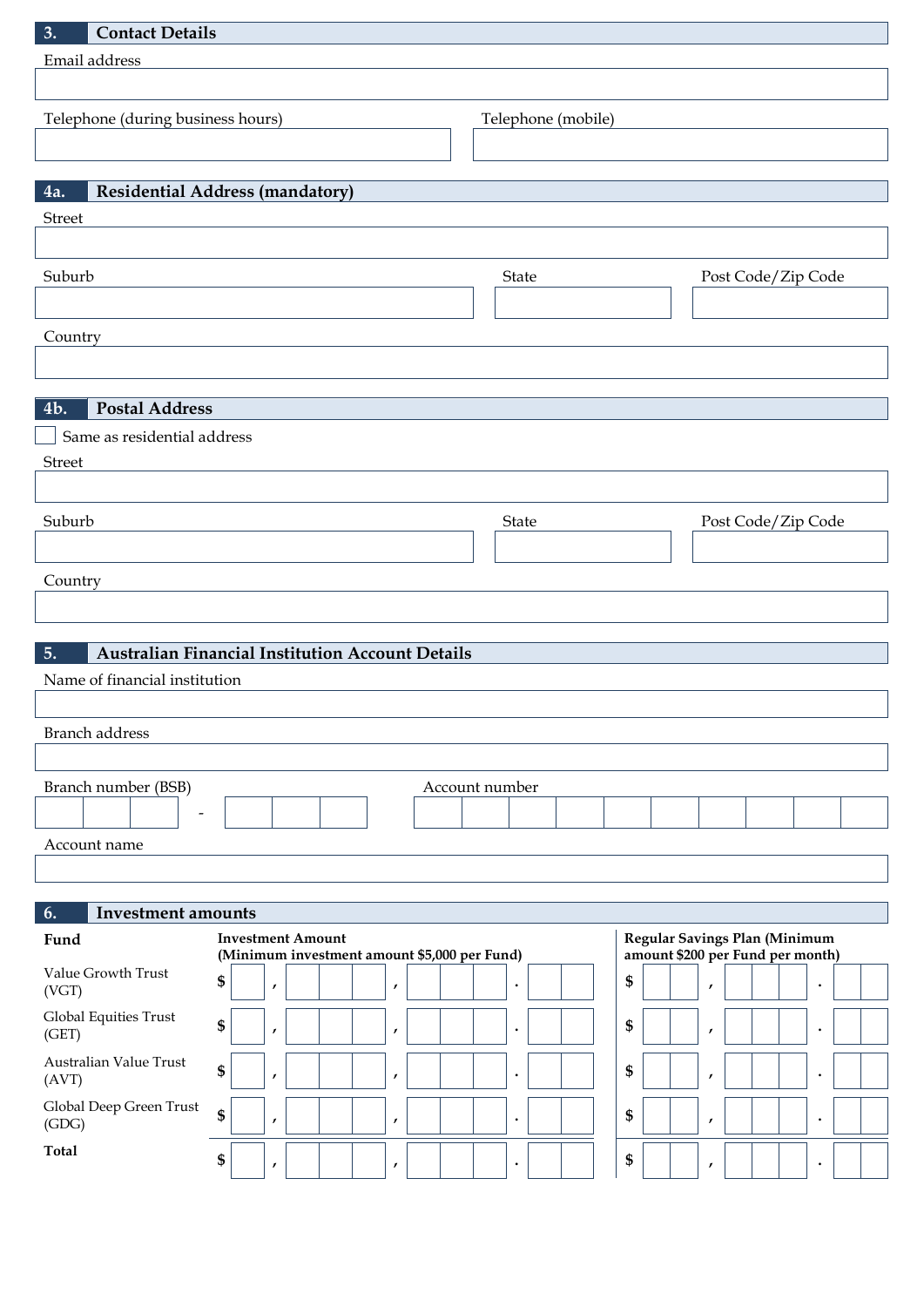### **Initial investment payment**

Please indicate how your investment amount will be made:

### **Cheque**

Attached is a cheque made payable to **JPM Nominees ACF HH App a/c**

### **OR**

| <b>Electronic Funds Transfer (EFT)</b> |                                 |                       |                                |
|----------------------------------------|---------------------------------|-----------------------|--------------------------------|
| Australian investors                   |                                 | New Zealand investors |                                |
| Account Name:                          | JPM Nominees ACF HH App a/c     | Account Name:         | <b>JPM/Hunter Hall NZ Apps</b> |
| Account Number:                        | 010059612                       | Account Number:       | 0000152-00                     |
| BSB:                                   | 212-200                         | BSB:                  | 01-1836                        |
| Bank Name:                             | JPMorgan Chase Bank, N.A.       | Bank Name:            | ANZ.                           |
| Address:                               | Level 18, 85 Castlereagh Street | Address:              | 23-29 Albert Street            |
|                                        | Sydney NSW 2000                 |                       | Auckland                       |
| SWIFT:                                 | CHASAU2X                        |                       | New Zealand                    |
|                                        |                                 | Reference:            | 017000277                      |
| <b>EFT</b> Reference                   | Deposit Date (dd/mm/yyyy)       |                       |                                |
|                                        |                                 |                       |                                |

Please note: Application monies paid by cheque or EFT will be available as cleared funds in Hunter Hall's account on the next business day after your account has been debited, unless dishonoured by your financial institution. Units in a Hunter Hall fund will be issued following receipt of a valid Application Form, cleared funds and Investor Identification documents.

### **Regular Savings Plan**

I/We request for Hunter Hall to set up Regular Savings Plan (RSP) and for JP Morgan Nominees Australia Ltd acf Hunter Hall Investment Management Limited (User ID 416480) to debit monthly payments from the account nominated in the Australian Financial Institution Account Details section.

I/We acknowledge that this Direct Debit Request is governed by the Conditions of Operation set out on the Hunter Hall website: www.hunterhall.com.au

**If debiting from a joint account, both signatures are required.**

### **7. Distribution Payments**

How do you wish to receive your distribution?

Reinvested in additional units (default option)

Direct Credit - credited by EFT to my nominated Australian financial institution account (please note that EFT payments can only be made to an Australian bank, building society or credit union account)

### **8. Authorised Representatives (for advisors, see section 11)**

Complete this section only if you wish to appoint an Authorised Representative to enquire and transact on your account on your behalf. I/We wish to appoint the following as my/our Authorised Representative

| Title<br>Given Name(s)                 |                                               |
|----------------------------------------|-----------------------------------------------|
|                                        |                                               |
| Surname                                |                                               |
|                                        |                                               |
| Email address                          |                                               |
|                                        |                                               |
| Signature of Authorised Representative |                                               |
|                                        |                                               |
| Signature of Applicant 1               | Signature of Applicant 2 (if a joint account) |
|                                        |                                               |
|                                        |                                               |
| Name of Applicant 1                    | Name of Applicant 2 (if a joint account)      |
|                                        |                                               |
| Date (dd/mm/yyyy)                      | Date (dd/mm/yyyy)                             |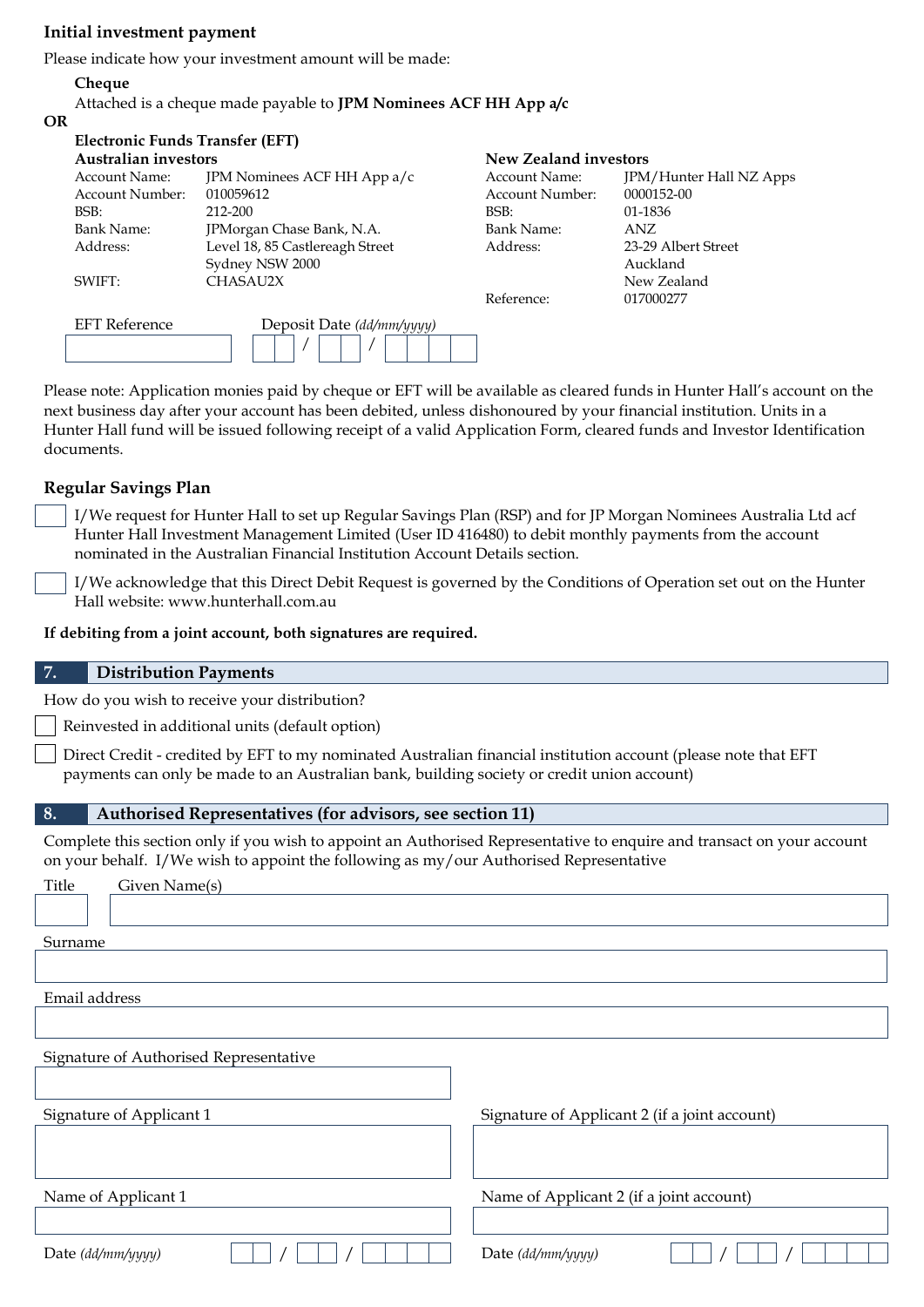#### **9. Investor Communications**

Please nominate how you would like to receive communication from Hunter Hall, if no election is made the default option is none. The Annual Report and Monthly Performance Reports for the Hunter Hall Funds will be also be available on our website: www.hunterhall.com.au

| Monthly Performance Reports | None | Email |      |  |
|-----------------------------|------|-------|------|--|
| Marketing mail-outs         | None | Email |      |  |
| Annual Report               | None | Email | Post |  |

### **10. Declaration and Signatures**

I/We declare and agree that:

- All details in this application are true and correct;
- Any documents or information whatsoever used for verification purposes in support of my/our application are complete and correct;
- I/We have received and read, or have had the opportunity to read, the current Product Disclosure Statement and Additional Information Booklet (collectively the "PDS") to which this application applies and agree to be bound by the provisions of the PDS and the Constitution governing each of the Hunter Hall Funds. This Application Form does not form part of the PDS;
- I/We understand Hunter Hall will pay my/our financial advisor (if any) up to 4% of my/our gross investment amount deducted as a Contribution Fee in accordance with the terms of the PDS. I/We authorise Hunter Hall to process the Contribution Fee according to the instructions in Section 11 "Contribution Fee Direction Form". I/We direct that the Contribution Fee be deducted from my/our gross investment amount by Hunter Hall acting as agent for my/our advisor. I / We acknowledge that a portion of the Contribution Fee may be rebated to me /us by my / our advisor in accordance with the instructions detailed in the Contribution Fee Direction Form.
- I/We will provide further information that Hunter Hall or its agents may request in order for it to comply with the Anti-Money Laundering and Counter-Terrorism Financing Act 2006 (AML/CTF).
- I/We agree that you will provide all necessary cooperation and assistance, including the provision of information, waivers and consents, for the Responsible Entity to comply with their obligations under FATCA or any agreement entered into under FATCA.

**FATCA** means sections 1471 to 1474 of the US Internal Revenue Code of 1986, any associated regulations or other official guidance, any treaty, law, regulation or other official guidance enacted in any other jurisdiction, or relating to an intergovernmental agreement between the US and any other jurisdiction, which (in either case) facilitates the implementation of the above, or any agreement pursuant to the implementation of the above with the US Internal Revenue Service, the US government or any governmental or taxation authority in any other jurisdiction.

I/We acknowledge that:

 It may be a criminal offence to knowingly provide false, forged, altered or falsified comments or misleading information or documents when completing an Application for units in a fund.

| Signature of Applicant 1                         | Signature of Applicant 2 (if a joint account)                            |
|--------------------------------------------------|--------------------------------------------------------------------------|
|                                                  |                                                                          |
|                                                  |                                                                          |
| Name of Applicant 1                              | Name of Applicant 2 (if a joint account)                                 |
|                                                  |                                                                          |
| Date (dd/mm/yyyy)                                | Date (dd/mm/yyyy)                                                        |
| Either to sign<br>Joint holdings:<br>OR          | Both to sign (if no selection is made, 'Either to Sign' will be assumed) |
| Sole Director to sign<br>Company holdings:<br>OR | Joint Directors to sign<br>Director and Company Secretary to sign<br>OR. |

Certified documents are attached as required by the AML/CTF Act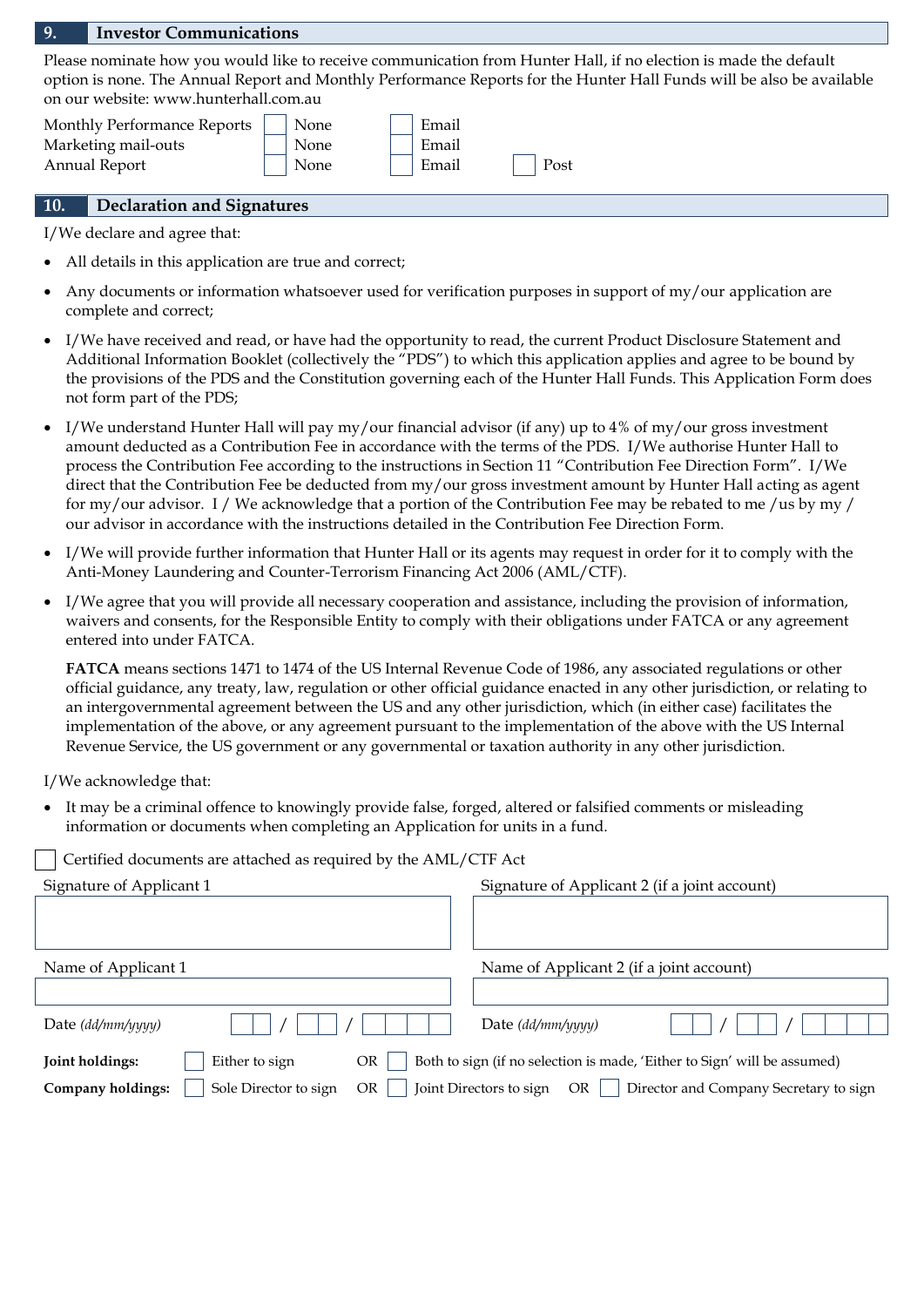| 11.<br>Contribution Fee Direction Form - To be completed by Advisors                                                                                                                                                                                                                                                                                                                                         |                                                                     |  |  |
|--------------------------------------------------------------------------------------------------------------------------------------------------------------------------------------------------------------------------------------------------------------------------------------------------------------------------------------------------------------------------------------------------------------|---------------------------------------------------------------------|--|--|
| Hunter Hall Advisor Code (if known)                                                                                                                                                                                                                                                                                                                                                                          |                                                                     |  |  |
| New Advisors: Agent ASIC Licence Number                                                                                                                                                                                                                                                                                                                                                                      | Advisor ASIC Rep Number                                             |  |  |
| <b>Advisor Name</b>                                                                                                                                                                                                                                                                                                                                                                                          |                                                                     |  |  |
|                                                                                                                                                                                                                                                                                                                                                                                                              |                                                                     |  |  |
| Name of Advisory Company                                                                                                                                                                                                                                                                                                                                                                                     |                                                                     |  |  |
|                                                                                                                                                                                                                                                                                                                                                                                                              |                                                                     |  |  |
| <b>Mailing Address</b>                                                                                                                                                                                                                                                                                                                                                                                       |                                                                     |  |  |
|                                                                                                                                                                                                                                                                                                                                                                                                              |                                                                     |  |  |
| Suburb                                                                                                                                                                                                                                                                                                                                                                                                       | <b>State</b><br>Post Code/Zip Code                                  |  |  |
|                                                                                                                                                                                                                                                                                                                                                                                                              |                                                                     |  |  |
| Country                                                                                                                                                                                                                                                                                                                                                                                                      |                                                                     |  |  |
|                                                                                                                                                                                                                                                                                                                                                                                                              |                                                                     |  |  |
| Email address                                                                                                                                                                                                                                                                                                                                                                                                |                                                                     |  |  |
|                                                                                                                                                                                                                                                                                                                                                                                                              |                                                                     |  |  |
| Telephone (during business hours)                                                                                                                                                                                                                                                                                                                                                                            | Telephone (mobile)                                                  |  |  |
|                                                                                                                                                                                                                                                                                                                                                                                                              |                                                                     |  |  |
| <b>Advisor Use Only (continued)</b>                                                                                                                                                                                                                                                                                                                                                                          |                                                                     |  |  |
| As an advisor you are entitled to up to 4% of your client's gross investment amount as a Contribution Fee. You appoint<br>Hunter Hall to collect this amount from your client's gross investment amount as your agent and in accordance with the<br>client's direction. Please indicate the percentage, if any, you would like to rebate to your client, which will be used to<br>purchase additional units. |                                                                     |  |  |
| 1%<br>2%<br>3%                                                                                                                                                                                                                                                                                                                                                                                               | 4%<br>Other                                                         |  |  |
| $(=25\%$ rebate)<br>$(=50\%$ rebate)                                                                                                                                                                                                                                                                                                                                                                         | $(=75\%$ rebate)<br>$(=100\%$ rebate*)                              |  |  |
| *100% rebate means fully invested and no Contribution Fee payable by the client                                                                                                                                                                                                                                                                                                                              |                                                                     |  |  |
| <b>AML/CTF Certification:</b>                                                                                                                                                                                                                                                                                                                                                                                |                                                                     |  |  |
| Copy of ID document(s):<br>Not Attached: I confirm that I have completed the AML/CTF identification and verification requirements for this                                                                                                                                                                                                                                                                   |                                                                     |  |  |
| investor as required by the AML/CTF Act.<br>Attached: Please provide the required documentation for an individual, Australian company, trust or partnership.                                                                                                                                                                                                                                                 |                                                                     |  |  |
|                                                                                                                                                                                                                                                                                                                                                                                                              |                                                                     |  |  |
| Notifications - New advisors only<br>I wish to be notified when the Monthly Performance Reports are updated on the Hunter Hall website<br>(please ensure you have included advisor email address above).                                                                                                                                                                                                     |                                                                     |  |  |
| <b>Advisor Signature</b>                                                                                                                                                                                                                                                                                                                                                                                     | <b>Advisor Stamp</b>                                                |  |  |
|                                                                                                                                                                                                                                                                                                                                                                                                              | <b>CMC Markets Stockbroking</b><br>Stock & Share Broker             |  |  |
|                                                                                                                                                                                                                                                                                                                                                                                                              | ACN 081 002 851 266-2<br>Level 13, 130 Pitt Street, Sydney NSW 2000 |  |  |
| Date (dd/mm/yyyy)                                                                                                                                                                                                                                                                                                                                                                                            |                                                                     |  |  |
| Signature of Applicant 1                                                                                                                                                                                                                                                                                                                                                                                     | Signature of Applicant 2 (if a joint account)                       |  |  |
|                                                                                                                                                                                                                                                                                                                                                                                                              |                                                                     |  |  |
| Date (dd/mm/yyyy)                                                                                                                                                                                                                                                                                                                                                                                            | Date (dd/mm/yyyy)                                                   |  |  |
| Return this completed form to:                                                                                                                                                                                                                                                                                                                                                                               | Contact us                                                          |  |  |

| FundBPO - Unit Registry                                                                                    | Telephone:                                   | 1300 133 451         |
|------------------------------------------------------------------------------------------------------------|----------------------------------------------|----------------------|
| GPO Box 4968                                                                                               | <b>International callers:</b> $+61282598888$ |                      |
| Sydney NSW 2001                                                                                            | <b>Facsimile:</b>                            | $+61292513525$       |
| Australia                                                                                                  | Email:                                       | registry@fundbpo.com |
| This Court essentiation the Duadrest Disclosure Ctotoment (DDC) Couthe Header Hall Funds dated 1 Libr 2012 |                                              |                      |

**This form accompanies the Product Disclosure Statement (PDS) for the Hunter Hall Funds dated 1 July 2013**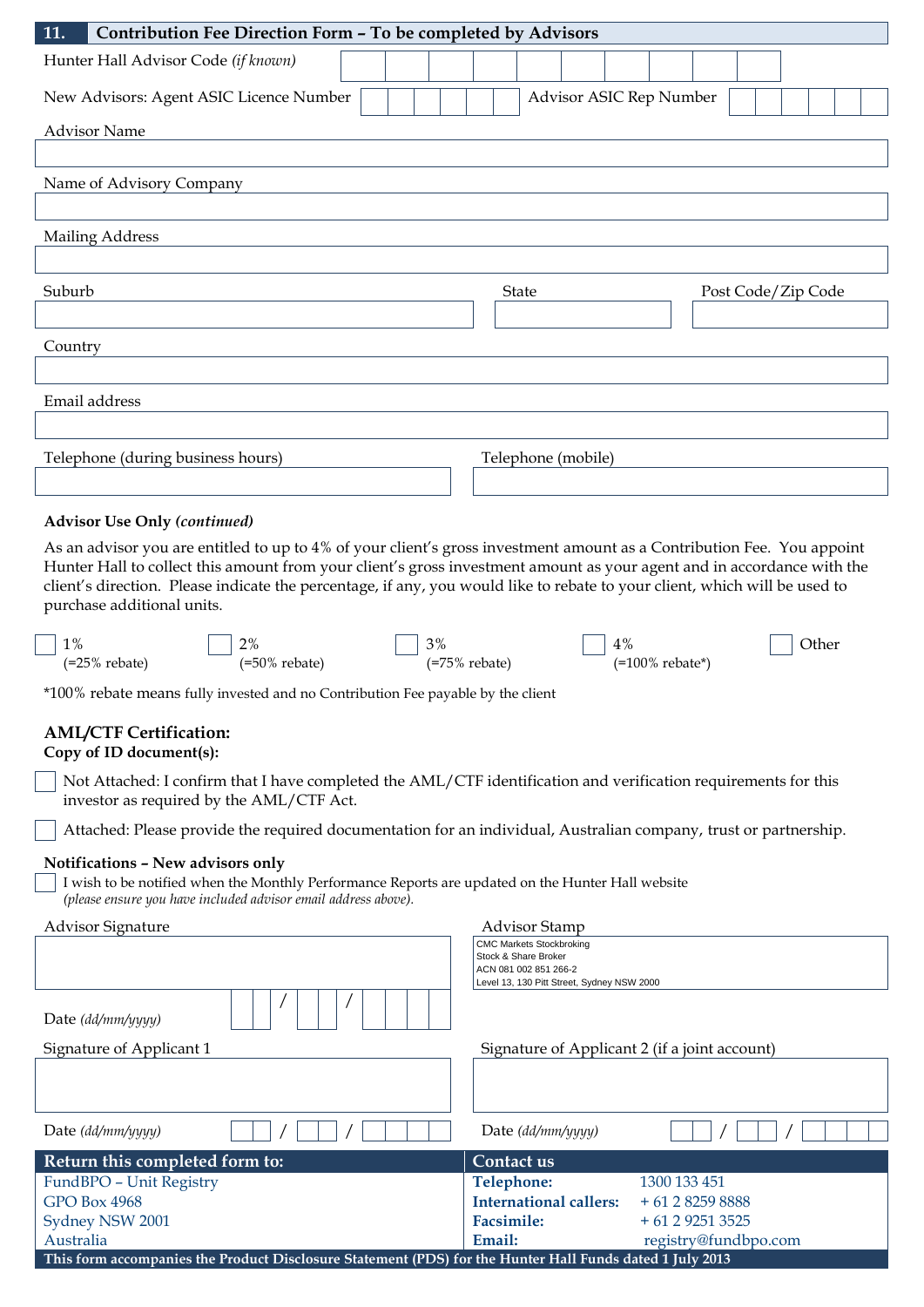

**ABN 69 063 081 612 AFSL 219462**

## **INITIAL APPLICATION CHECKLIST**

### **1. All Investors**

Initial Application Form completed and signed

Cheque attached or Electronic Funds Transfer completed and reference number shown on Initial Application Form

### **2. Anti-Money Laundering and Counter-Terrorism Financing**

Under the Anti Money Laundering (AML) and Counter-Terrorism Financing (CTF) Act 2006 Hunter Hall has an obligation to meet customer identification and verification requirements prior to issuing units to an investor.

Your financial advisor may complete due diligence to verify the identity of a prospective investor on behalf of Hunter Hall. If you applying for units in a Hunter Hall Fund through a financial advisor, please confirm whether they will be supplying the required identification requirements on your behalf.

### **2a/b. Individual Investors**

Individual investors are required to provide certified copies of either one primary document or two secondary documents (with one document from each of Columns A and B) for the purposes of client identification.

### **Primary document**

Australian Passport (a passport that has expired within the proceeding 2 years is acceptable)

State or Territory proof of age card

Foreign Passport or travel documents (containing a passport)

### **OR Secondary Documents – one document only from each of Columns A and B**

| Column A                                                        | Column B                                                                                |
|-----------------------------------------------------------------|-----------------------------------------------------------------------------------------|
| <b>Birth Certificate</b>                                        | Commonwealth, State or Territory financial benefits<br>notice (less than 12 months old) |
| Australian Citizen Card                                         | Tax Notice<br>(less than 12 months old)                                                 |
| Pension Card issued by Centrelink                               | Local utilities provider notice<br>(less than 3 months old)                             |
| Health Card issued by Centrelink                                |                                                                                         |
| 2c.<br>Non-individual Investors - Australian Registered Company |                                                                                         |

Australian registered companies are required to provide certified copies of the following information for the purposes of client identification.

The full name of the company as registered by ASIC

The full address of the company's registered office

The full address of the company's principal place of business (if applicable)

The ABN or ACN issued to the company

Details on whether the company is registered by ASIC as a proprietary or public company

The names of each Director for proprietary companies

### **2c(i). Non-individual Investors – New Zealand or other foreign entities**

New Zealand or other foreign entities (not registered in Australia as a foreign company) are required to provide certified copies of the following information for the purposes of client identification.

All requirements listed for an Australian Registered Company (refer to section 2b.)

In addition to:

Details to enable verification of each beneficial owner